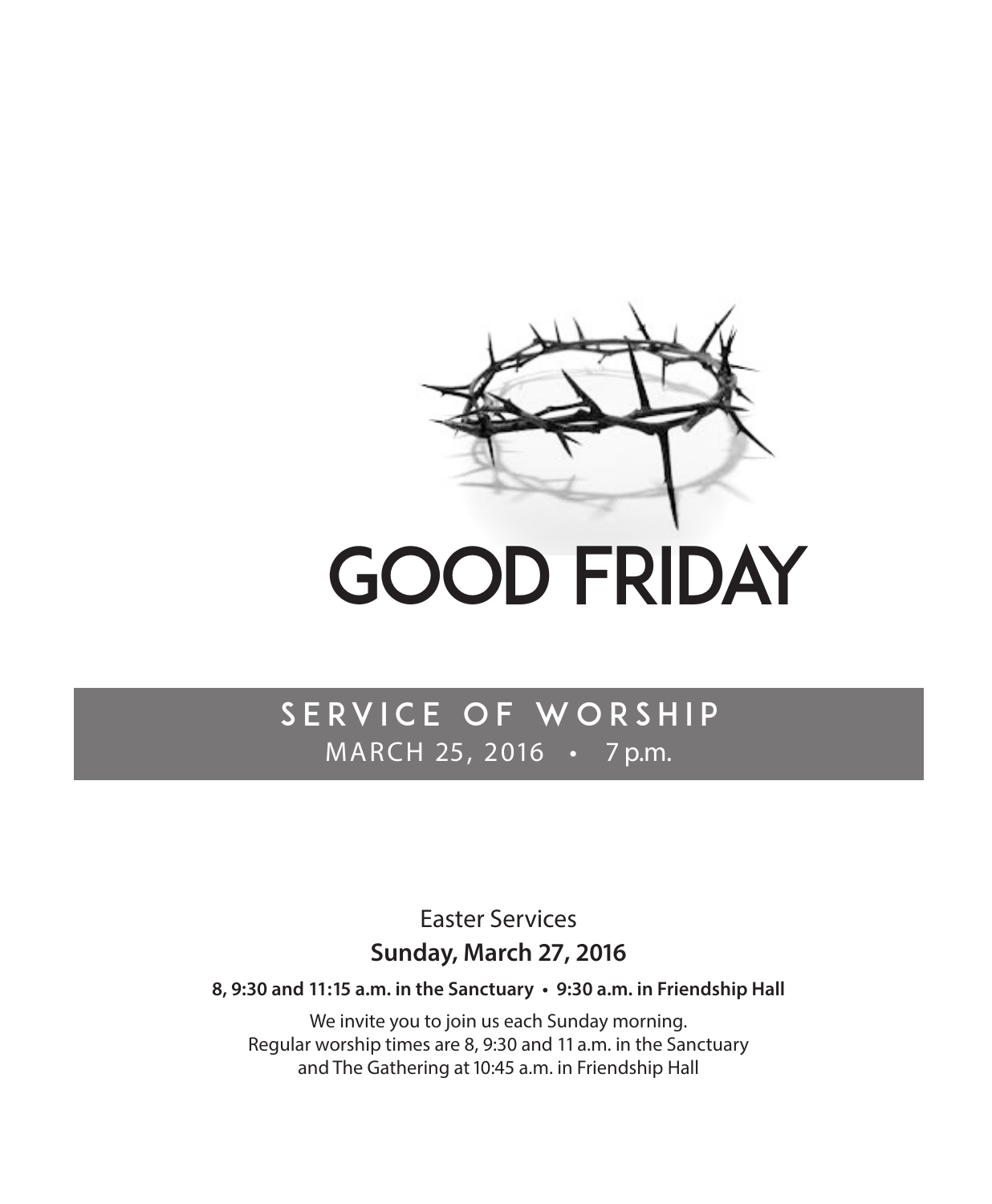## GATHERING AND PREPARING OURSELVES

 Prelude *Passacalio*  by Blagio Marini

Call to Worship Rev. Len Carrell

Behold the cross on which was hung the salvation of the world. **We see the cross, but want to turn away, for on the cross we see the sin of the world.**  Behold the cross on which was hung the salvation of the world. **We see the cross on which was hung the one who did not deserve this death.** Behold the cross on which was hung the salvation of the world. **We see the cross, but want to turn away, for there is a love so strong it shames us. We turn away, but want to see the cross, for there is a love so strong it heals us.**

\*Hymn, No. 217 *On a Barren Hilltop*  KING'S WESTON

Prayer of Confession

Lord Jesus, born of woman as is every person and yet born of God's power as was no other person, how did we come to this night?

#### **How is it, O God, that you who bind up the broken and comfort the bruised, can be broken and bruised? How did we come to this night?**

Lord Jesus, teacher of fishermen and tax collectors, redeemer of prostitutes and Pharisees, lover of every soul; how did we come to this night?

#### **How is it, O God, that you have remained so faithful to your arrogant creation when we are so afraid and selfish that we take the one you give in grace and seek his death?**

Lord Jesus, God's holy love made flesh to dwell among us now hated, derided and crucified; we know how we have come to this night; the mystery we seek to know is this: how did you come to this night?

#### **Let your redemption claim us once again. In the name of him who was crucified for all, we pray. Amen**

\*Hymn, No. 218 (st. 1,4,5) *Ah, Holy Jesus* 

HERZLIEBSTER JESU

Scripture Reading **Luke 23:13-31** (pg. 962)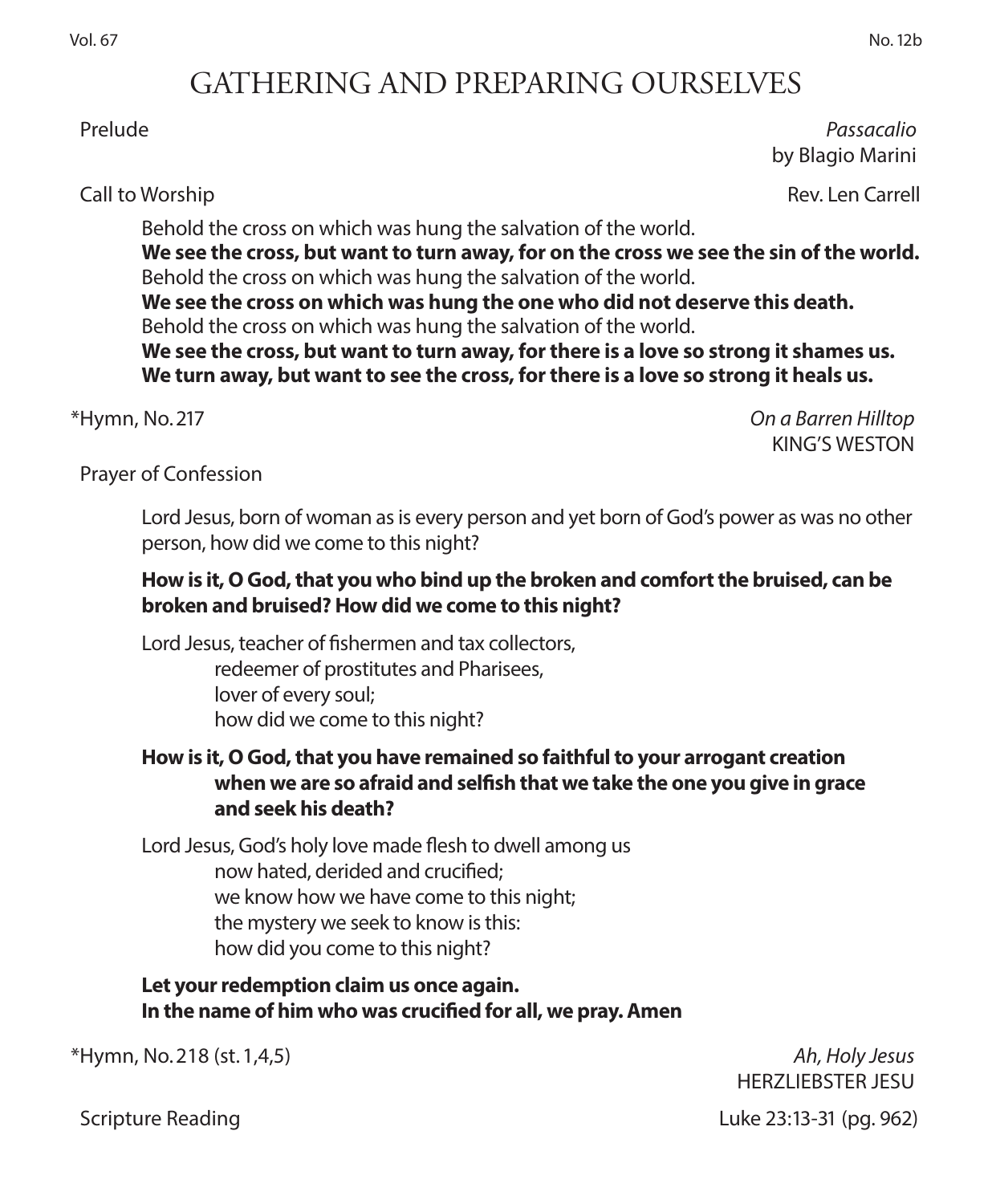# THE SEVEN WORDS OF CHRIST ON THE CROSS

By Heinrich Schütz (1585-1672) Translated into English by Richard T. Gore

#### **Introit**

Since Jesus on the Cross was hung, by anguish sore his body wrung, in pain and bitter torment, then ponder well within thy heart his seven blessed sayings.

#### **Symphony**

#### **The First Word**

And it was close upon the third hour when they crucified the Lord, and Jesus said: "Father, forgive them, for they do not know what they do."

#### **The Second Word**

There stood by the Cross of Jesus, Mary, his mother; Mary, his mother's sister; the wife of Cleophas; and Maria Magdalena. When Jesus, therefore, saw his mother, and beside her the disciple John, whom he loved, said he unto his mother: "Woman, behold now thy son." And then said he to the disciple: "Beloved, this is thy mother; behold her, thy mother." From that moment John took her as his mother.

#### **The Third Word**

Straightway one of the evil-doers who had been hanged railed on him and said: "If thou art Christ, then help thyself and us." And then answered the other, chiding him and said: "O thou, hast thou then no fear of God, seeing thou dost share the same punishment? Indeed, we are justly condemned, for we deserve punishment for deeds which we have done; But remember, not a thing amiss hath this man done." And unto Jesus he said: "Lord, remember me when thou comest to thy kingdom." And Jesus said: "Truly, I say to thee, today shalt thou be with me in Paradise."

#### **The Fourth Word**

And at about the ninth hour, he cried aloud, and said: "Eli, lama sabachthani?" Which is interpreted: "My God, wherefore hast thou me forsaken?"

#### **The Fifth Word**

And after this, when Jesus knew that all things were done, that the Word might be fulfilled, said he: "I am thirsty."

Now one among the soldiers present ran in haste, filled a sponge with vinegar and hyssop and brought it and put it on a reed and held it to his lips and gave him to drink.